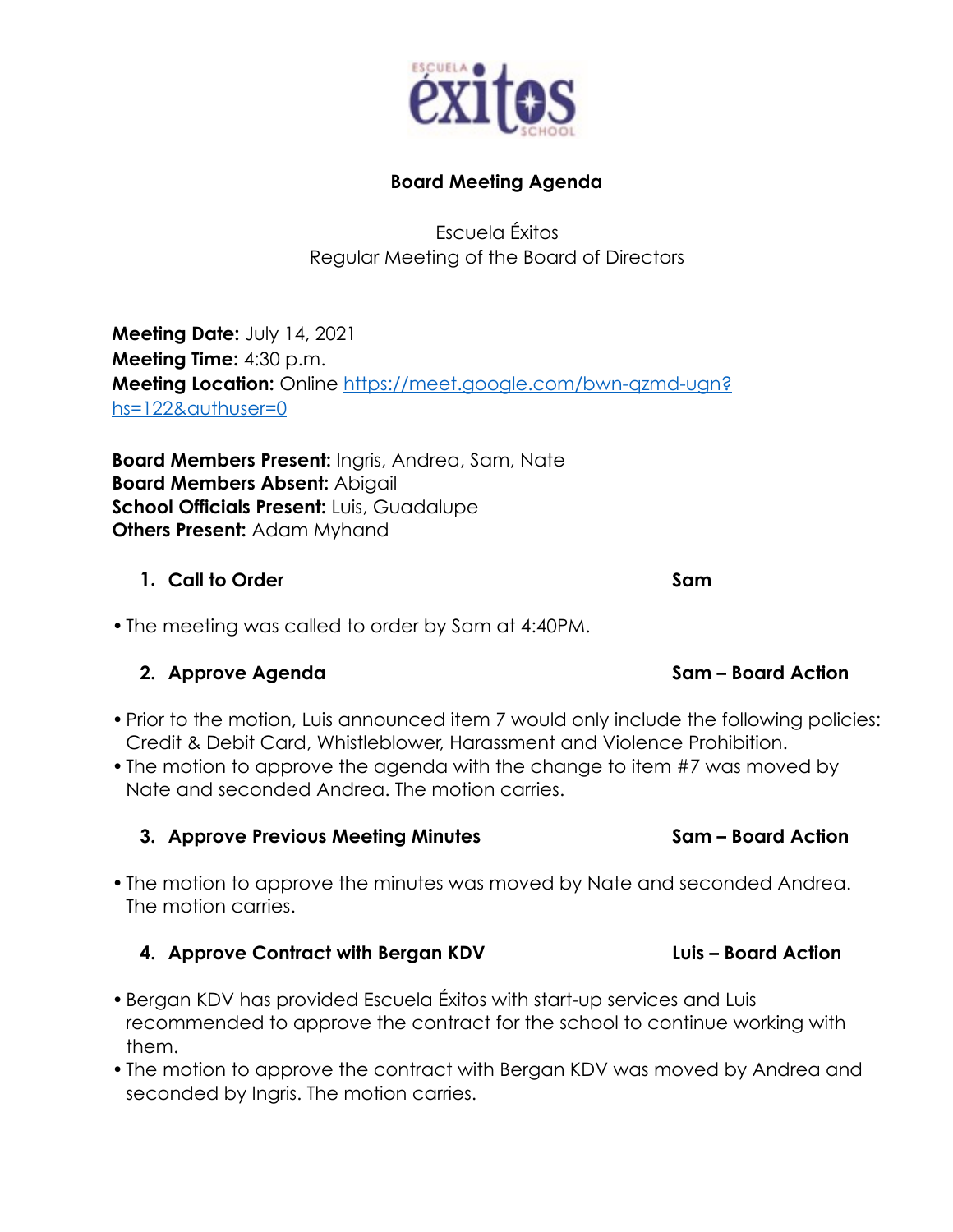### **5. Approve Food Service Contract with CKC Foods Luis – Board Action**

•The motion to approved the Food Service Contract with CKC Foods was moved by Nate and seconded by Ingris. The motion carries.

### **6. Approve Hiring of Secretary and posting of Instructional Coach with Maximum Salary of \$90,000 and EA \$30,000-\$36,000 Luis – Board Action**

- •The motion to approve the hiring of Secretary and posting of Instructional Coach with Maximum Salary of \$90,000 and EA \$30,000-\$36,000 was moved by Ingris and seconded by Nate. The motion carries.
	- **7. Approve the following Policies: Fair and Open Hiring Practices, Credit & Debit Card, Whistleblower, Harassment and Violence Prohibition Electronic Funds Transfer, Prevention of Concussions Luis – Board Action**
- •Luis announced during item 1 this item would only include the following policies: Credit & Debit Card, Whistleblower, Harassment and Violence Prohibition.
- •The motion to approve the policies (Credit & Debit Card, Whistleblower, Harassment and Violence Prohibition) was moved by Nate and seconded by Andrea. The motion carries.
	- **8. Discussion and Approval: Early Kinder Entrance and Policy & Board Meeting in person (Time & Day) Luis – Board Action**
- •Our current enrollment policy requires students to be 5-years-old by the start of the academic year for kindergarten enrollment.
	- •Luis learned this would be prohibitive of families of kindergarteners attempting to transfer students who previously early-enrolled within other schools.
	- •Luis explained the entrance exam which would be required for earlyenrollment (Child Observation Record Advantage Tool).
	- •Luis recommended allowing early-enrollment if the student is able to demonstrate mastery of the kindergarten standards.
	- •The motion to approve the early-enrollment policy was moved by Nate and seconded by Andreas. The motion carries.
- •Regarding Board Meeting Time & Day
	- •Starting in August, all scheduled Board Meetings will be hosted at House of Hope Lutheran Church in New Hope, MN until Escuela Éxitos completes building renovations.